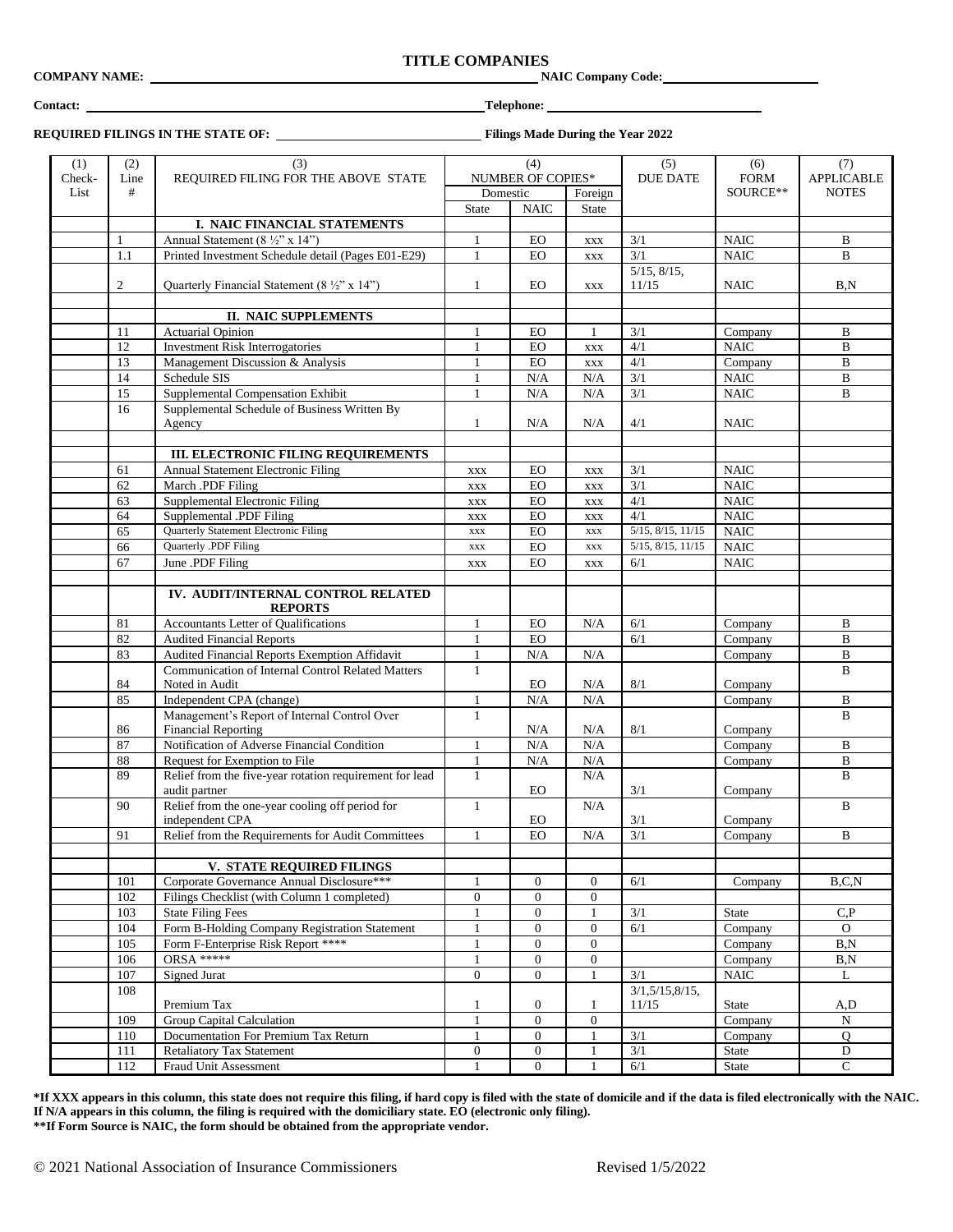**\*\*\*For those states that have adopted the NAIC Corporate Governance Annual Disclosure Model Act, an annual disclosure is required of all insurers or insurance groups by June 1. The Corporate Governance Annual Disclosure is a state filing only and should not be submitted by the company to the NAIC. Note however that this filing is intended to be submitted to the lead state if filed at the insurance group level. For more information on lead states, see the following NAIC URL:**  [http://www.naic.org/public\\_lead\\_state\\_report.htm.](http://www.naic.org/public_lead_state_report.htm)

**\*\*\*\*For those states that have adopted the NAIC updated Holding Company Model Act, a Form F Filing is required annually by holding company groups. Consistent with the Form B filing requirements, the Form F is a state filing only and should not be submitted by the company to the NAIC. Note however that this filing is intended**  to be submitted to the lead state. For more information on lead states, see the following NAIC URL: [http://www.naic.org/public\\_lead\\_state\\_report.htm](http://www.naic.org/public_lead_state_report.htm)

**\*\*\*\*\*For those states that have adopted the NAIC updated Risk Management and Own Risk and Solvency Assessment Model Act, a summary report is required annually by insurers and insurance groups above a specified premium threshold. Consistent with the Form B filing requirements, the ORSA Summary Report is a state filing only and should not be submitted by the company to the NAIC. Note however that this filing is intended to be submitted to the lead state. For more information on lead states, see the following NAIC URL:** [http://www.naic.org/public\\_lead\\_state\\_report.htm](http://www.naic.org/public_lead_state_report.htm)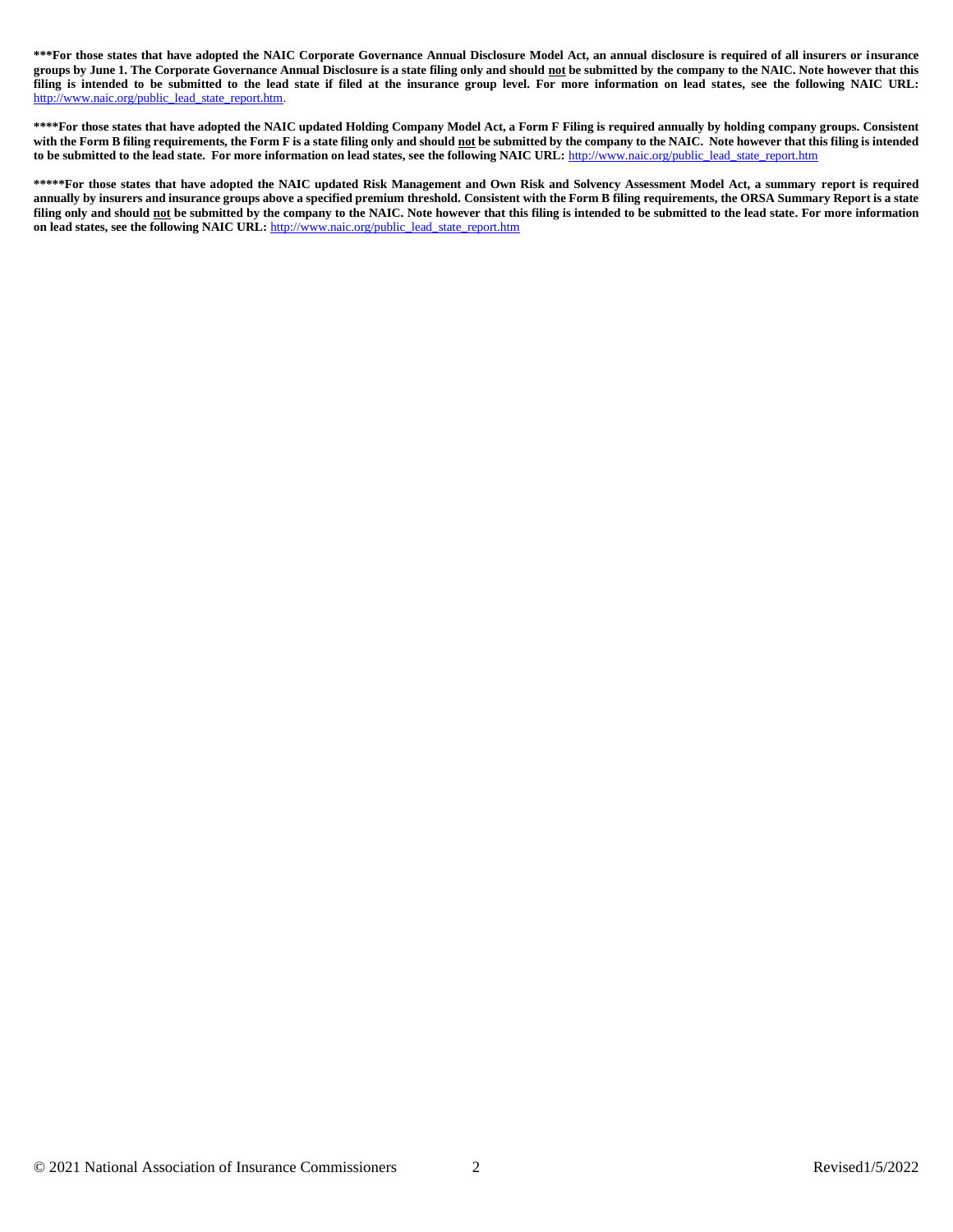|             | NOTES AND INSTRUCTIONS (A-K APPLY TO ALL FILINGS)                                                                                                                                                                                          |  |
|-------------|--------------------------------------------------------------------------------------------------------------------------------------------------------------------------------------------------------------------------------------------|--|
| A           | <b>Required Filings Contact Persons:</b><br><b>Financial Filings:</b>                                                                                                                                                                      |  |
|             | Sheila Travis, Chief Financial Analyst<br>334-241-4160<br>sheila.travis@insurance.alabama.gov                                                                                                                                              |  |
|             | Premium Tax Filings:                                                                                                                                                                                                                       |  |
|             | LaKisha Hardy, Senior Accountant<br>334-241-4114<br>lakisha.hardy@insurance.alabama.gov                                                                                                                                                    |  |
|             | Caitlin Walker, Accountant<br>334-240-7574<br>caitlin.walker@insurance.alabama.gov                                                                                                                                                         |  |
| B           | Mailing Address:                                                                                                                                                                                                                           |  |
|             | Fees: See note C                                                                                                                                                                                                                           |  |
|             | Annual Statement hard copy filing not required for foreign insurers.                                                                                                                                                                       |  |
|             | All other Filings:                                                                                                                                                                                                                         |  |
|             | Alabama Department of Insurance<br>P.O. Box 303351                                                                                                                                                                                         |  |
|             | Montgomery, AL 36130-3351                                                                                                                                                                                                                  |  |
|             | <b>or</b>                                                                                                                                                                                                                                  |  |
|             | Alabama Department of Insurance<br>201 Monroe Street, Suite 502                                                                                                                                                                            |  |
|             | Montgomery, AL 36104                                                                                                                                                                                                                       |  |
| $\mathbf C$ | Filing Fees:                                                                                                                                                                                                                               |  |
|             | Certificate of Authority Renewal Fee: \$505.00<br>Annual Statement Filing Fee: \$25.00                                                                                                                                                     |  |
|             | Insurers <b>must</b> file their premium tax returns and pay premium tax,<br>COA renewal fee and the annual statement filing fee electronically<br>through the NAIC OPTins program at www.naic.org/OPTins                                   |  |
|             | The \$100 Corporate Governance Annual Disclosure (CGAD)<br>examination fee, which is due June 1 <sup>st</sup> must be remitted via check<br>along with the actual CGAD filing to the Department at either address<br>referenced in note B. |  |
|             | The \$1,200 Audit & Exam Fee, which is due March $1st$ must be<br>remitted along with the premium tax filing via the NAIC OPTins<br>program.                                                                                               |  |
|             | The \$200.00 Fraud Unit Assessment, which is due June $1st$ must also<br>be remitted through the NAIC OPTIns program.<br>Point of Contact: Jessica Williamson<br>jessica.williamson@insurance.alabama.gov or 334-241-4157                  |  |
| D           | Premium Tax Payments:                                                                                                                                                                                                                      |  |
|             | Insurers <b>must</b> file their premium tax returns and pay premium tax,<br>COA renewal fee, the annual statement filing fee and audit and exam<br>fee electronically through the NAIC OPTins program at<br>www.naic.org/OPTins            |  |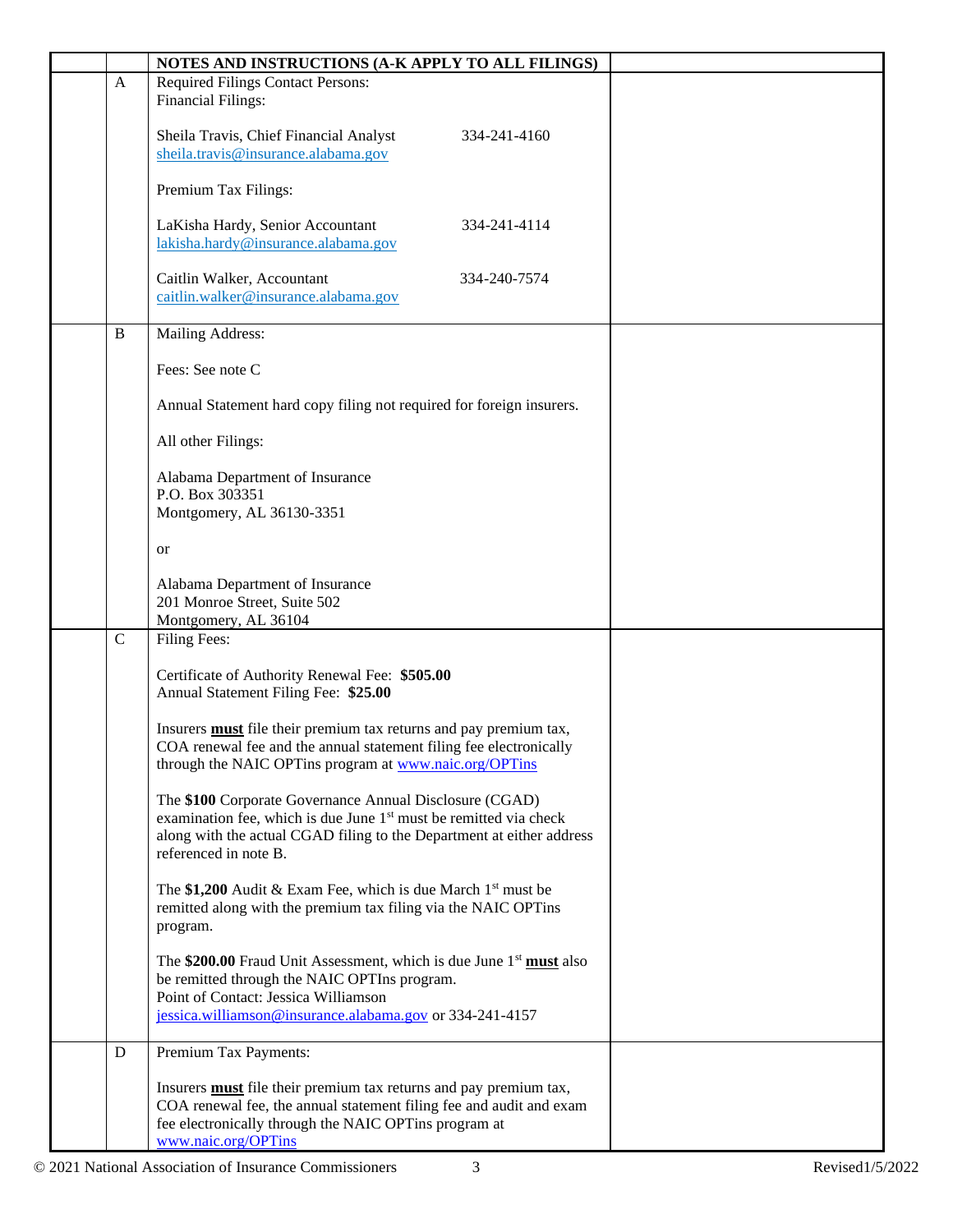| ${\bf E}$   | Delivery Instructions:                                                                                                                                                                                                                                                                   |  |
|-------------|------------------------------------------------------------------------------------------------------------------------------------------------------------------------------------------------------------------------------------------------------------------------------------------|--|
|             | All Filings must be received no later than the due date. If the due<br>date falls on a weekend or holiday, the due date is the next business<br>day.                                                                                                                                     |  |
| ${\bf F}$   | Late Filings:                                                                                                                                                                                                                                                                            |  |
|             | Annual Statements: The fine is \$250.00 and the company's Certificate<br>of Authority can be suspended or revoked for failure to timely file.<br>Premium Tax Returns and Premium Tax: The fine is \$1,000-\$10,000<br>for late Filings and Payment.                                      |  |
| G           | Original Signatures:                                                                                                                                                                                                                                                                     |  |
|             | Original signatures are required on all Filings from domestic<br>companies. Foreign companies should follow the NAIC Annual<br><b>Statement Instructions.</b>                                                                                                                            |  |
| H           | Signature/Notarization/Certification:                                                                                                                                                                                                                                                    |  |
|             | The President or Vice President and Secretary or Actuary are required<br>to sign the Annual Statement. Must be notarized.                                                                                                                                                                |  |
| I           | Amended Filings:                                                                                                                                                                                                                                                                         |  |
|             | Amended Annual Statements filed by domestic companies must be<br>properly bound and mailed along with an explanation of the<br>Amendments to: 201 Monroe Street, Suite 502, Montgomery, AL<br>36104.                                                                                     |  |
| J           | Exceptions from normal filings:<br>Annual Statements: An extension of up to 30 days can be granted only<br>if the request is made in writing and good cause is shown. Foreign<br>companies must furnish a copy of home state approval along with their<br>written request for extension. |  |
|             | Audited Financial Statements: Requests for extension, exemption and<br>to file on a consolidated basis must be made in writing at least 10 days<br>prior to the due date.                                                                                                                |  |
|             | Premium Tax Returns and Premium Tax: No extensions.                                                                                                                                                                                                                                      |  |
| $\bf K$     | Bar Codes (State or NAIC)<br>The NAIC Annual Statement Instructions should be followed.                                                                                                                                                                                                  |  |
| L           | Signed Jurat:                                                                                                                                                                                                                                                                            |  |
|             | Attach with premium tax documentation to OPTins filings.<br><b>DO NOT</b> submit hard copy signed jurat page.                                                                                                                                                                            |  |
| $\mathbf M$ | <b>NONE Filings:</b>                                                                                                                                                                                                                                                                     |  |
|             | The NAIC Annual Statement Instructions should be followed.                                                                                                                                                                                                                               |  |
| $\mathbf N$ | Filings new, discontinued or modified materially since last year:                                                                                                                                                                                                                        |  |
|             | Electronic remittance of holding company registration -<br>reference https://appengine.egov.com/apps/al/aldoi/examiners to                                                                                                                                                               |  |
|             | remit applicable holding company documents and fees for Form<br>B, C, D, E and F filings. Including applicable exemption filing<br>documents and fees. Checks and mailing of documents are no<br>longer encouraged.                                                                      |  |
|             |                                                                                                                                                                                                                                                                                          |  |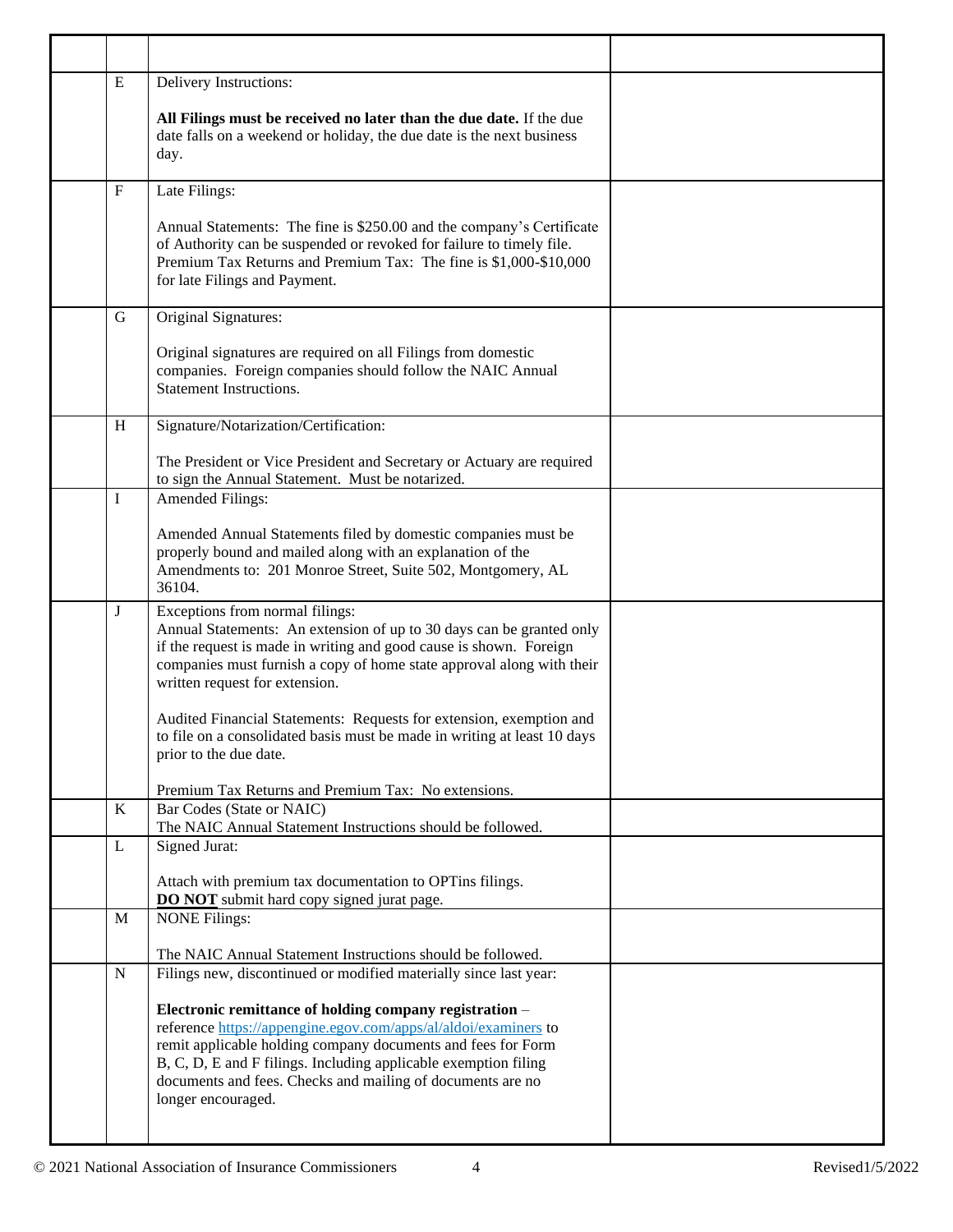|              | <b>Electronic remittance of fees</b> – reference                                    |  |
|--------------|-------------------------------------------------------------------------------------|--|
|              | https://appengine.egov.com/apps/al/aldoi/examiners to remit                         |  |
|              | applicable fees and documents. Checks and mailing of documents                      |  |
|              | are no longer encouraged.                                                           |  |
|              |                                                                                     |  |
|              | Corporate Governance Annual Disclosure – required pursuant                          |  |
|              | to ALA. CODE § 27-29B-3. The \$100 exam fee is required                             |  |
|              | pursuant to Bulletin No. 2021-08. To be remitted via mail and                       |  |
|              | check to address in note B.                                                         |  |
|              | Group Capital Calculation $-$ not statutorily adopted yet in AL.                    |  |
|              | There is no due date for CY 2022.                                                   |  |
|              | Quarterly Financial Statement exam fee - \$100 audit and                            |  |
|              | examination fee required by ALDOI pursuant to Bulletin No.<br>2021-08               |  |
|              | https://www.aldoi.gov/pdf/legal/ALDOI%20Bulletin%20No.%20                           |  |
|              | 2021-08.pdf Applies to Domestic Companies only; to be paid                          |  |
|              | via NAIC OPTins with premium tax quarterly filings.                                 |  |
|              |                                                                                     |  |
| $\mathbf{O}$ | Domestic companies are required to file a Holding Company                           |  |
|              | Registration Statement and pay a \$650.00 filing fee no later than June             |  |
|              | 1. Registration statement and fee remittance should be made                         |  |
|              | electronically at https://appengine.egov.com/apps/al/aldoi/examiners                |  |
| $\mathbf{P}$ | State Specific forms are located on the Insurance Department Website                |  |
|              | at http://www.aldoi.gov/Companies/Forms.aspx                                        |  |
|              |                                                                                     |  |
|              |                                                                                     |  |
| Q            | DO NOT SEND HARD COPIES OF THE DOCUMENTATION.                                       |  |
|              | All premium tax credits/deductions taken on the annual premium tax                  |  |
|              | return should be documented with copies of cancelled checks and                     |  |
|              | privilege tax returns (1 <sup>st</sup> page only), ad valorem tax notices, guaranty |  |
|              | fund and Alabama Health Insurance Plan assessment notices, invoices.                |  |
|              | <b>DO NOT</b> send prior year tax returns as supporting documentation.              |  |
|              | Premiums which are taxed at less than the maximum should be                         |  |
|              |                                                                                     |  |
|              | documented with detailed policy runs. Documentation must be                         |  |
|              | attached with premium tax documentation to OPTins filings. NO                       |  |
|              | secure links to the documentation.                                                  |  |
| $\mathbf R$  | The Alabama business page should be attached with premium tax                       |  |
|              | documentation to OPTins filings.                                                    |  |
|              |                                                                                     |  |
| S            | The AL Dept. of Insurance does not furnish a form. Regulation                       |  |
|              | Number 132 (Chapter 482-1-132.10(3) located at                                      |  |
|              | http://www.aldoi.gov/Legal/Regulations.aspx, states what the                        |  |
|              | company should include in the Certificate which it prepares.                        |  |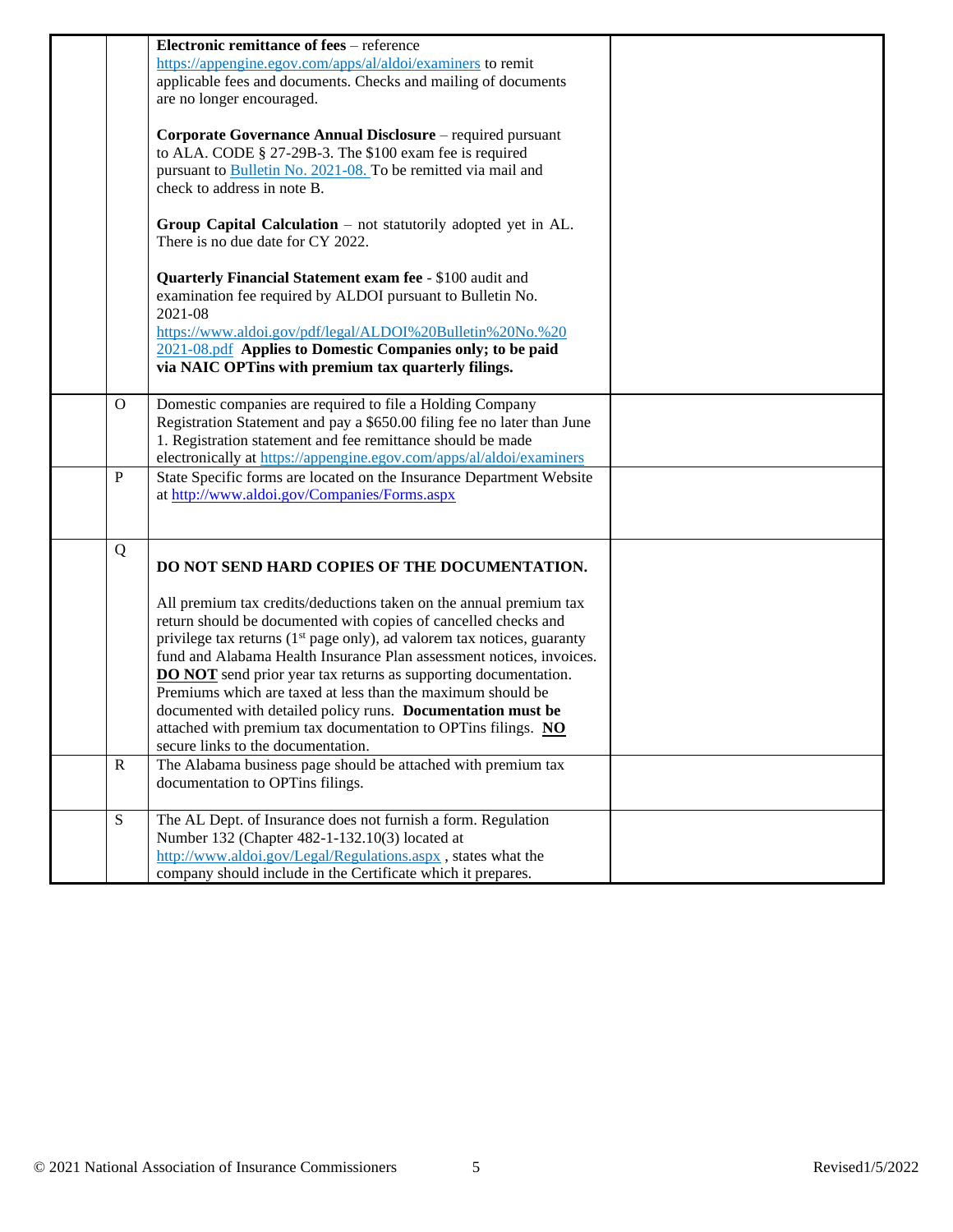#### **General Instructions For Companies to Use Checklist**

**Please Note: This state's instructions for companies to file with the NAIC are included in this Checklist. The NAIC will not be sending their own checklist this year.** 

# **Electronic filing is intended to be filing(s) submitted to the NAIC via the NAIC Internet Filing Site which eliminates the need for a company to submit diskettes or CD-ROM to the NAIC. Companies are not required to file hard copy filings with the NAIC.**

#### **Column (1) Checklist**

Companies may use the checklist to submit to a state, if the state requests it. Companies should copy the checklist and place an "x" in this column when submitting information to the state.

**Column (2) Line #**

Line # refers to a standard filing number used for easy reference. This line number may change from year to year.

### **Column (3) Required Filings**

Name of item or form to be filed.

The *Annual Statement Electronic Filing* includes the annual statement data and all supplements due March 1, per the *Annual Statement Instructions.* This includes all detail investment schedules and other supplements for which the *Annual Statement Instructions exempt* printed detail.

The *March.PDF Filing* is the .pdf file for annual statement data, detail for investment schedules and supplements due March 1.

The *Risk-Based Capital Electronic Filing* includes all risk-based capital data.

The *Risk-Based Capital.PDF Filing* is the .pdf file for risk-based capital data.

The *Separate Accounts Electronic Filing* includes the separate accounts annual statement and investment schedule detail.

The *Separate Accounts.PDF Filing* is the .pdf file for the separate accounts annual statement and all investment schedule detail.

The *Supplemental Electronic Filing* includes all supplements due April 1, per the *Annual Statement Instructions.* 

The *Supplement.PDF Filing* is the .pdf file for all supplemental schedules and exhibits due April 1.

The *Quarterly Electronic Filing* includes the quarterly statement data.

The *Quarterly.PDF Filing* is the .pdf for quarterly statement data.

The *June.PDF Filing* is the .pdf file for the Audited Financial Statements and Accountants Letter of Qualifications.

#### **Column (4) Number of Copies**

Indicates the number of copies that each foreign or domestic company is required to file for each type of form. The Blanks (EX) Task Force modified the 1999 *Annual Statement Instructions* to waive paper filings of certain NAIC supplements and certain investment schedule detail, if such investment schedule data is available to the states via the NAIC database. The checklists reflect this action taken by the Blanks (EX) Task Force. XXX appears in the "Number of Copies" "Foreign" column for the appropriate schedules and exhibits. **Some states have chosen to waive printed quarterly and annual statements from their foreign insurers and to rely upon the NAIC database for these filings. This waiver could include supplemental annual statement filings. The XXX in this column might signify that the state has waived the paper filing of the annual statement and all supplements.**